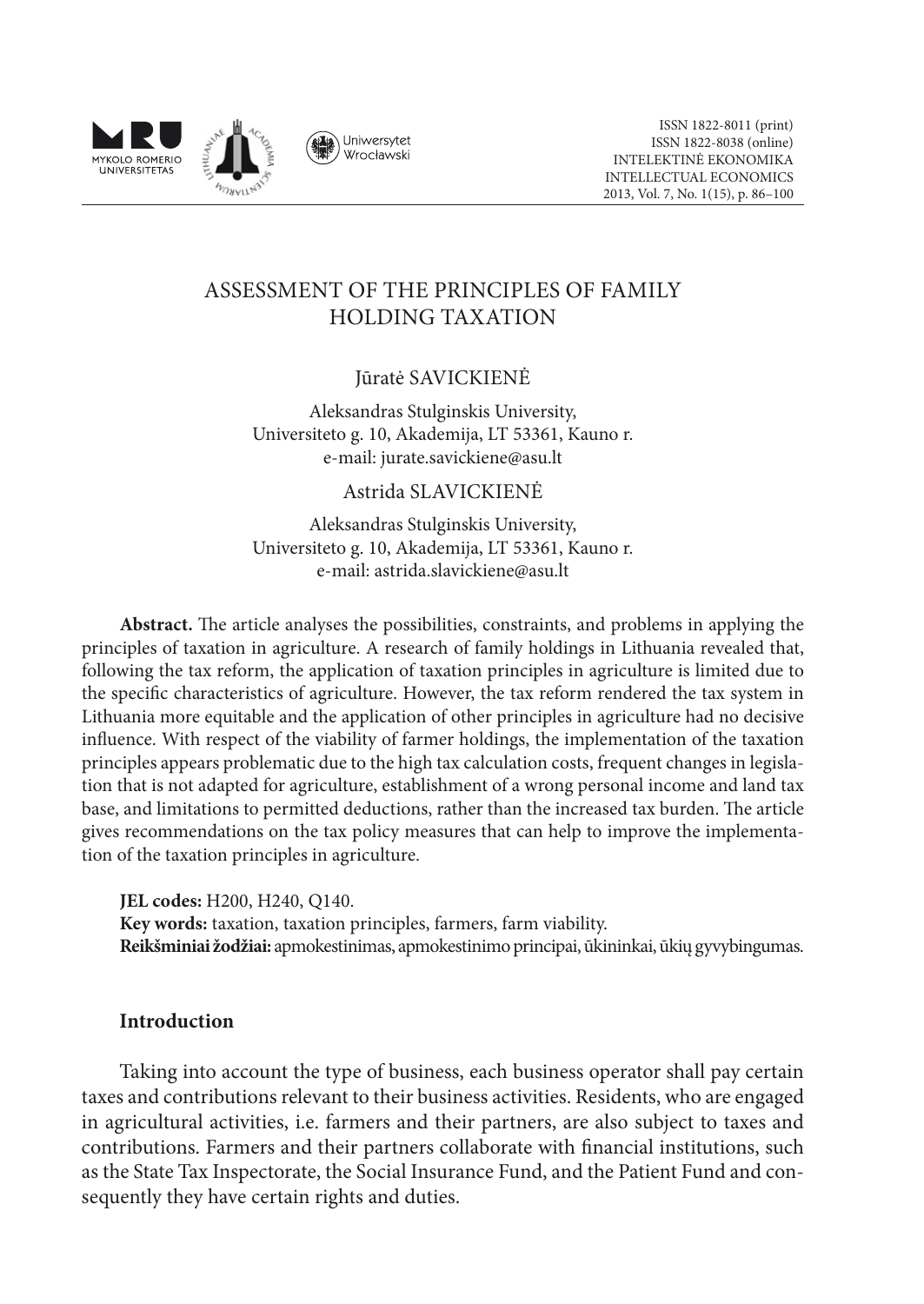For a long time, Lithuanian farmers and other persons engaged in agricultural activities were not subject to income tax or state social security and health insurance contributions and enjoyed other tax incentives. The recent financial crisis in the whole world, including Lithuania, necessitated numerous changes related to taxes and contributions imposed on the farmers. Furthermore, there are plans to make further changes in the tax regime in respect of farmers and other persons involved in agricultural activities. This is based on several aspects: politicians think that the shrinking budgetary revenue requires further revenue sources, economists believe that agricultural activities are becoming a profitable business, while in the scientists' opinion, the taxation of this business sector has failed to follow the principles of taxation and consequently it is considered to be a faulty practice.

Therefore, in all respects, it is relevant to analyse the taxes and contributions imposed on the farmers, to assess whether they are in conformity with the principles of taxation and to what extent they influence the viability of the farms.

The aim of the research is to assess the specific features of the implementation of taxation principles in agricultural business in order to allow for the farms to remain viable.

The tasks of the research include:

- 1. to analyse the specific features of agricultural activities in the context of taxation;
- 2. to identify the possibilities and constraints of applying taxation principles in agricultural business;
- 3. to offer recommended tax policy measures that allow for the farms to remain viable.

#### **1. Scientific Justification of the Research Problem**

Taxation principles represent the rationale for application of different taxation methods (Dubatauskas, 2009). A tax policy is highly pertinent to the state budget and its social policy. Therefore, improvements to the taxation system must take account of the reasons for taxation. Since taxes are the basis for state budgetary revenues, it is often argued that tax increases are the most appropriate tax policy measures. However, in the case of marginal taxation there is a point when the tax revenues start decreasing (Novošinskienė, Slavickienė, 2005). Due to an increased tax burden, tax payers tend to misrepresent their incomes, which leads to the grey economy. However, according to Gylys (2006), it is obvious that both business entities and households have to "pay" for what they get from the state, since only free goods (sunshine, air, etc.) are free of charge. Therefore it is necessary to bear a heavier burden of taxes in order to get more and better quality public goods supplied by the state.

However, according to Novošinskienė ir Savickienė (2008), if the rates of economic operator income taxation are overly increased, it tends to undermine economic initiative and consequently curtails possibilities for economic growth. The authors of the article share the view of Cosmo, Mierzwa (2010) that the greatest secret of taxation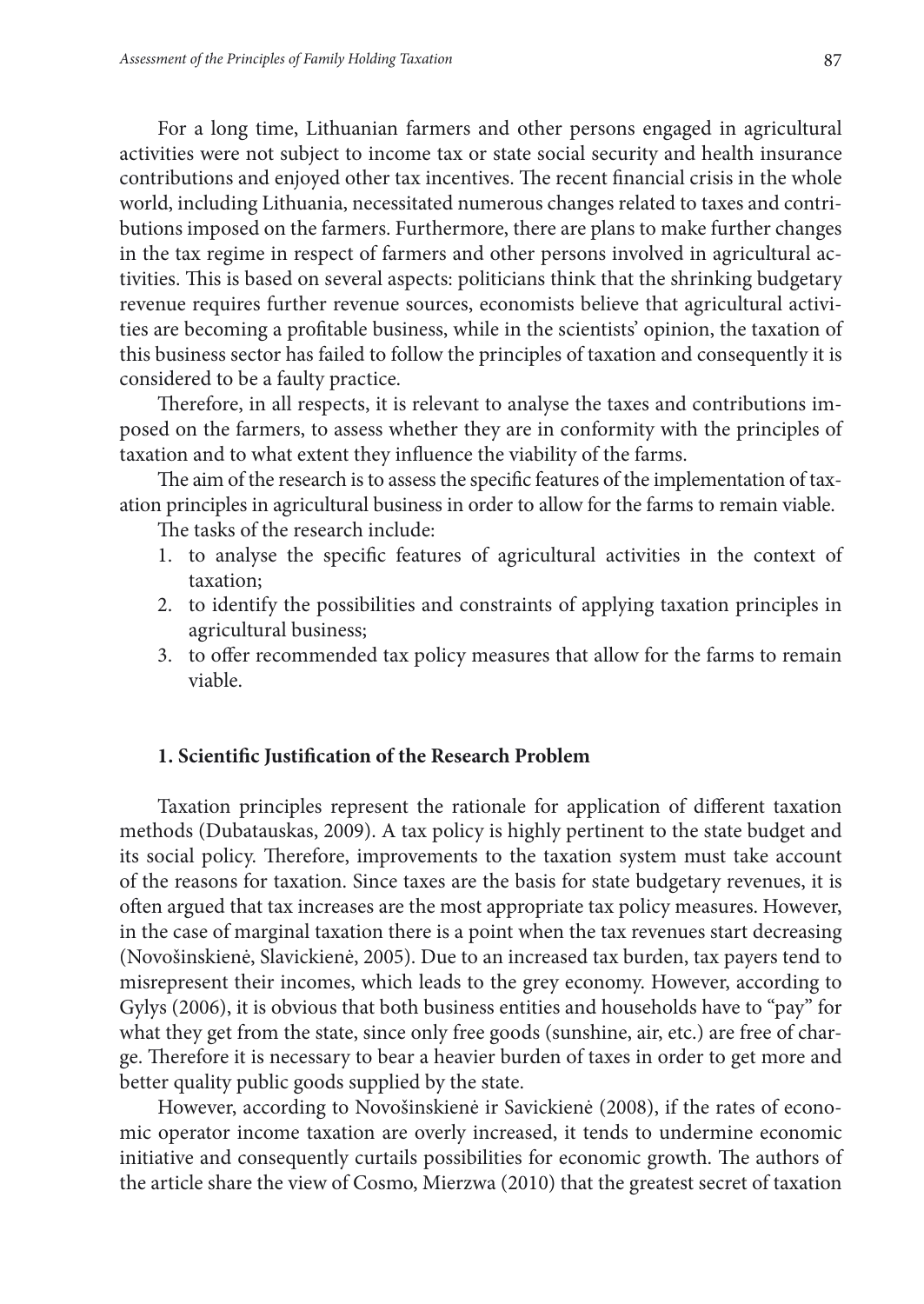lies in generating maximum tax revenues at minimum tax collection costs with respect of the tax-payers' ability to pay taxes.

To create a sound tax system, it is essential to take into account the tax-payers' ability to pay taxes and the burden born by business entities since it is them who the national economic development depends on (Štreimikienė, Mikalauskienė, 2006; Gylys, 2006). Thus, taxes play an important role in the lives of individual persons and the whole country. Consequently, to secure an efficient and rational tax system from the perspectives of both the tax-payers' and the state, the taxes must be mutually consistent to avoid multiple taxation (Kasios, 2006).

High profit or income taxes act as a brake on the active efforts of economic operators. If a type of activity or its result becomes the subject to taxation, it has to be considered whether allocation of resources for such activity is gainful. The state must collect taxes without prompting reduction in active efforts. In Lithuania, this issue was faced by agriculture when the agricultural reform led to agricultural business being included into the single taxation system. Then the problem of the extent to which the new farmer taxation system is in conformity with the taxation principles became more acute.

In the 18<sup>th</sup>, century Adam Smith identified four essential requirements for a perfect tax system, which have become classic requirements (Cмит, 1964):

- the amount of tax to be paid by the tax-payer depends on the economic capacity of the holding, i.e. on the assets and revenues rather than on the social status, caste origin or various privileges;
- · the amount of tax and the payment terms must be stipulated in clear and explicit terms: the state knows how much money it will get and therefore the payer of the tax must clearly know how much and where the tax should be paid and what is the due date;
- all taxes must be collected at the time and place that are convenient for the tax-payer for only in such case there is a maximum probability for the taxes to be paid;
- tax collection must be cheap because if collection is expensive and the tax amount is insignificant, the state will not only fail to generate revenue, but it will also incur costs; in such a case, taxes generating no revenue or low revenue should be abandoned.

In spite of differences of experts' and scientists' opinions, nowadays the most common taxation principles include the principles of

- equity;
- · cost effectiveness;
- administrative simplicity;
- tax revenue productivity and elasticity.

**Equity.** According to this principle, taxes are subject to general objective rules, which are broadly recognised as fair and reasonable. Furthermore, tax shall be payable by those who use the services provided by the state since they get something (that may not exceed the tax paid thereby) and consequently they must pay. However the ability of the tax-payer to pay must be taken into consideration. In this respect, equity considerations may be based on the concepts of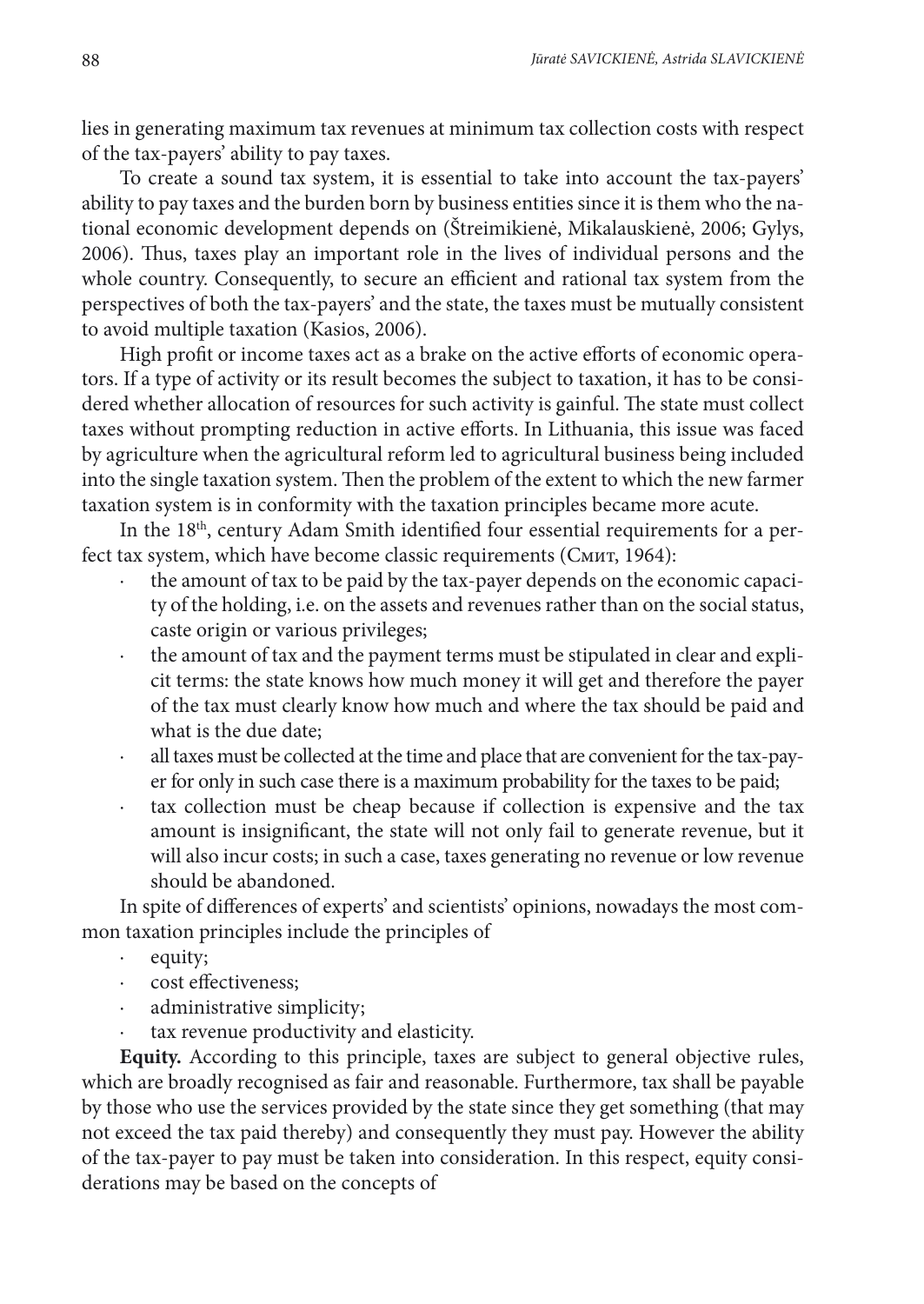- horizontal equity, which requires uniform principles of taxation to be applied with respect of all individuals with an equal economic potential to pay taxes;
- · vertical equity, which says that differently situated individuals should be subject to different amounts in taxes.

According to Nightingale 2000, taxes must be fair since otherwise there will be more attempts of tax evasion. Therefore it is argued that a faulty tax system rather than the tax-payers should be hold responsible for tax evasion (Nightingale, 2002). Turnovsky (2008) emphasises that the state should be paid to protect the "life and property" of the tax-payers; that being the case, taxation must be "in proportion to income" (Turnovsky, 2008).

A. Gomulowicz (2006) points out that the taxation principle may serve the starting point in framing practical **tax** legislation. This implies that taxation rules must be applied in the taxation system in order to recognise the precedence of the state in the field of taxation and to promote the adoption of behaviours that are desirable by the state.

**Cost effectiveness.** It requires taxes to promote rather than impede the achievement of economic goals (economic stability, growth, full employment), not to distort resource allocation, and not to compromise employability but, on the contrary, to stimulate it. Taxation should not reduce minimum consumption or have a negative effect on economic motivations. The impact of taxation on economic drivers can be twofold:

- *revenue effect* when the income of a tax-payer reduces due to the taxes paid thereby, which promotes saving and efficient work in order to recover the lost income;
- *· allocation effect* when the income level relatively decreases and no incentive remains to launch innovations, to save or to continue operation.

**Administrative simplicity.** This principle highlights that tax collection must be easily implemented. It should not pose problems to the tax-payers, while the tax collection costs must be minimal and they should account for a smallest possible per centage of the tax. Thus, taxes must be simple, so that the tax-payers could understand their responsibility and would know much and when they are required to pay (Nightingale, 2002).

**Tax revenue productivity and elasticity.** Tax revenue productivity means an amount of revenues that is sufficient to cover the expenditure of the state (Imbrasienė, 2008). The revenue is secured by an elastic revenue tax system, which means that no new taxes are introduced, the rates do not increase, while the tax revenue grows faster than the tax base.

It's difficult and sometimes impossible to bring the taxation principles described above into line with one another since they offer contradictory solutions. It is problematic to accomplish the principle of equity coupled with greater tax revenue and higher cost effectiveness. This is because when the principle of vertical equity is applied, resource allocation is often distorted. Taxation rules complying with the requirements of the principles of tax equity and cost efficiency can be complicated and costly in terms of tax collection that leads to the risk of violation of the principle of administrative simplicity. Therefore there is a problem related to the compatibility of the said principles and different taxes (Slavickienė, 2010).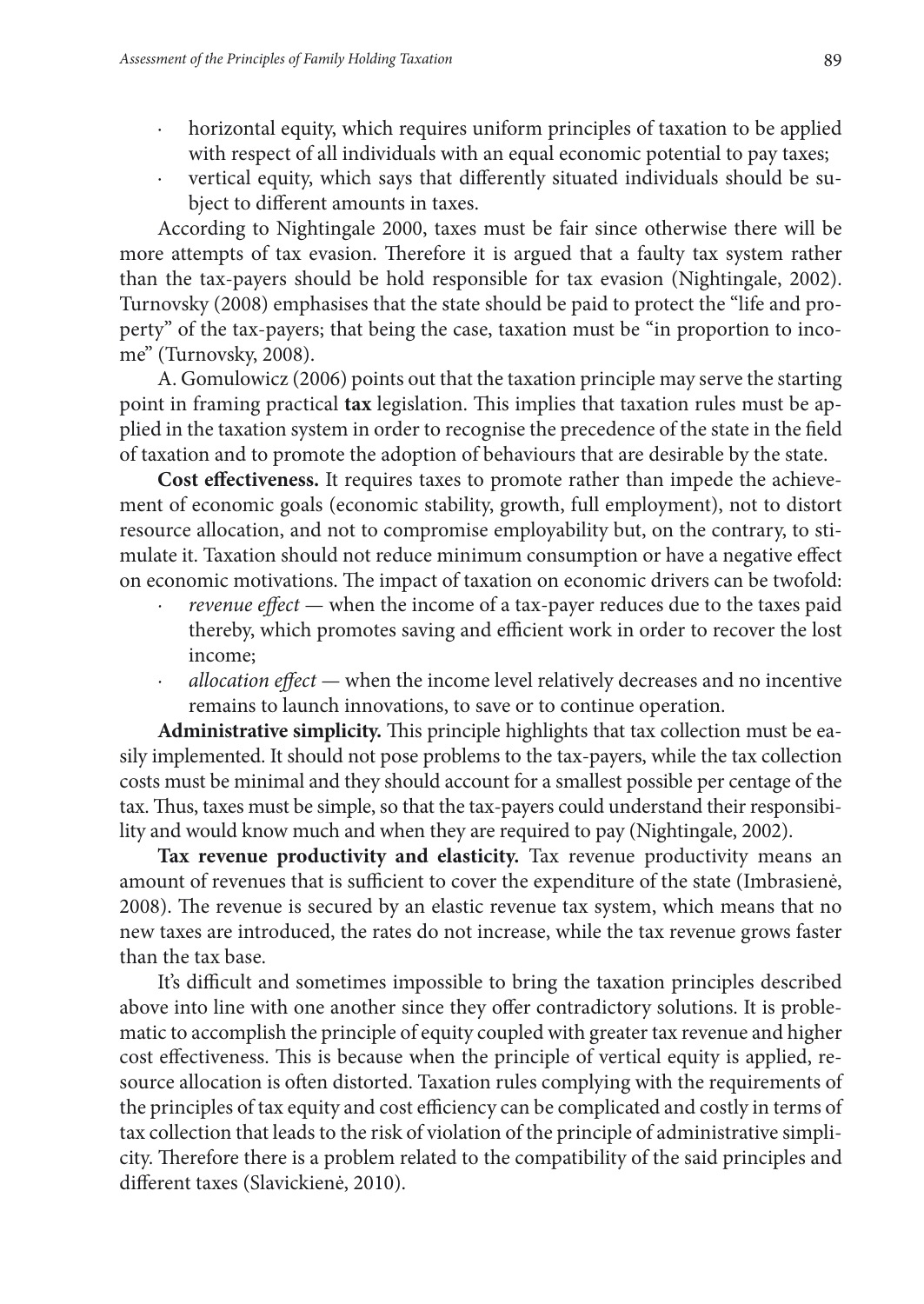The Ministry of Finance of the Republic of Lithuania asserts that the main taxation principles, which were employed in designing the Lithuanian tax regime and which all tax legislation shall be compatible with, include: the principle of tax-payer equality (i.e. all tax-payers are equal in respect of the provisions of the tax legislation), equity and general applicability (i.e. taxes must be paid by all tax-payers in the manner prescribed by the tax legislation; a tax may have no exemptions of an individual nature; the tax administrator shall apply criteria of reasonableness in tax administration); and clarity of taxation (the content of tax liability shall be clearly defined in the legislation) (Ministry of Finance of the Republic of Lithuania).

Some farmers claim that taxes affect the changes in the viability of their operations. They express their dissatisfaction in the tax system and criticise it. Although farmers are offered certain exemptions, they earn relatively low incomes, while their activities are seasonal and subject to risks of natural conditions.

Subject to changes in the tax system, each farm size is determined by the economic size of the agricultural holding, which is expressed in terms of European Size Units (ESU). The tax rates depend on the actual ESU of the farm. Specific features of the agricultural business taxation system have been analysed by numerous national and international scientists.

Farmers are regarded as representatives of small high-risk (due to the natural effects) business, who should be offered special tax regimes, simplified schemes or, in case of those who earn the lowest incomes, they should even be exempt from income taxes (Jakštonytė, 2009; Orlovski, 2008; Kolosova, 2007). In western economies it is maintained that a simpler tax system with lower tax rates is most acceptable for small agricultural businesses. Therefore it can be concluded that the larger a farm, the heavier tax burden it will bear. Particularly many changes related to taxation were encountered by farmers who have the status of a natural person. Currently they are somewhat treated as legal persons: for instance since 2009 they must pay a tax on their revenue, which is similar to the profit tax payable by legal entities. Furthermore, a growth in the tax rates is envisaged, there are plans to fix closer values of the income tax rates and to make the tax progressive, it is intended to increase the land tax rates. Consequently, the tax burden in agriculture is going to increase as a result of higher tax rates, new taxes and contributions, and abandoned exemptions.

According to Grakauskas (2005), agriculture is characterised by involvement into business of all family members, including those who have working relations or study at schools/universities. It is considered appropriate to relate tax incentives for rural residents and primarily farmers not only with the revenue earned from the sold agricultural production, but also with family status, the number of children, the number of employed family members, investments into holding development, and expansion of alternative agricultural activities.

High rates of taxes will curtail possibilities of economic development and undermine business initiative. Furthermore, should the tax burden increase, it will inevitably lead to bankruptcy of small economic operators and to increased capital concentration resulting from the merger of large enterprises (Grakauskas, 2005).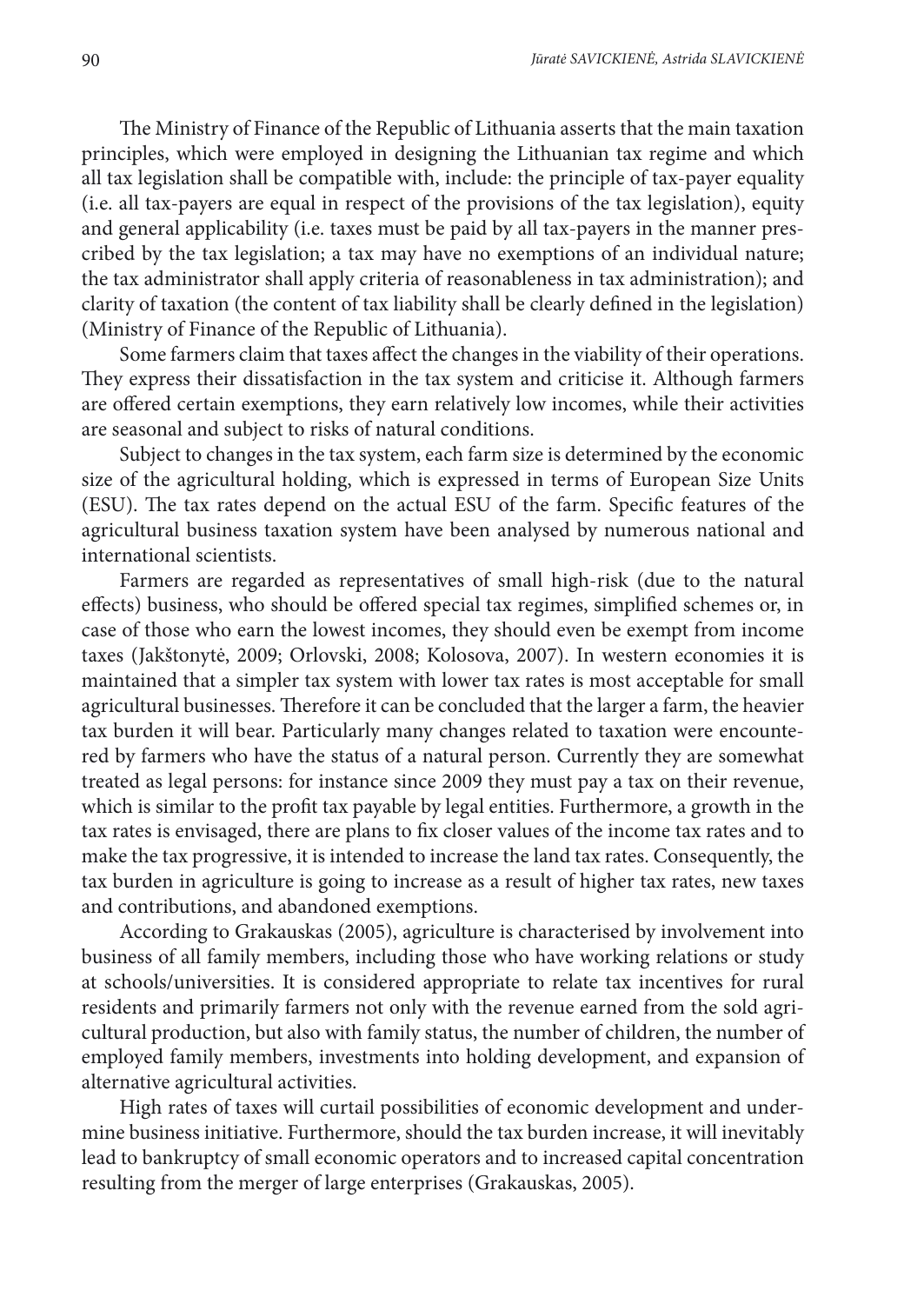Taxation of farmers suffers from low interest by scientists. The problem, which is recognised most frequently, is that large and small agricultural business operators may not be subject to the same rules of taxation. It is furthermore concluded that taxes should be levied with regard to the specific features of agricultural activities and their importance to the society. There are several fields of scientific research in this area, namely:

- impact of tax reform on the development of agricultural business (Johanessen, 1993; Juškevičienė, Lakis, 2010),
- smaller enterprises and farms cannot be subject to the same rules and principles of taxation as large business operators (Cosmo, Mierzwa,2010; Novošinskienė, Savickienė, 2008),
- reduction of income tax as one possible solution to reduce income inequalities between holdings (Zel, 1995; Fuest et al, 2008 ),
- impact of the amount of taxes, tax burden, and tax base on the economic viability of a holding (Grakauskas, Marcijonas, 2005; Juškevičienė, Lakis, 2010; Slavickienė, Savickienė, 2010).

Until 2009, persons involved in agricultural activities enjoyed a lot of tax incentives. Such a practise was based on two key principles of taxation: cost effectiveness and administrative simplicity. I.e. agricultural activities were unprofitable and thus tax administration would have been expensive while the tax revenue would be low. Consequently, agriculture was exempt from the income/profit taxes, while the social insurance contributions were reduced or there was no obligation to make them, because it was maintained that the property owned by the farm can be used for a living when the farmer gets old.

Since 2009, the tax burden in agriculture has been growing due to increasing tax rates, new taxes and contributions, and abandoned tax incentives. Currently, there is no difference between the taxation of agricultural operators and other legal entities except for the profit tax. Only farmers and their partners on a low income are subject to tax incentives (Slavickienė, Savickienė, 2010).

According to Grakauskas, Marcijonas (2005) high tax rates will curtail possibilities of economic development and undermine business initiative. Furthermore, should the tax burden increase, it will inevitably lead to bankruptcy of small economic operators and to an increased capital concentration resulting from the merger of large enterprises.

The main taxes levied on farmers include the land tax, compulsory health insurance contributions, and the profit/income tax of private persons. Those taxes may have a material impact on the viability of farmers or agricultural enterprises and consequently the research will look into the extent to which the agricultural business taxation after the reform of 2009 conforms to the taxation principles and does not lead to concerns with respect to farm viability.

### **2. Research Methods**

By virtue of inherent contradiction of the taxation principles they are difficult to harmonise, therefore, most scientists (Bivainis, Skačkauskienė, 2007; Novošinskienė,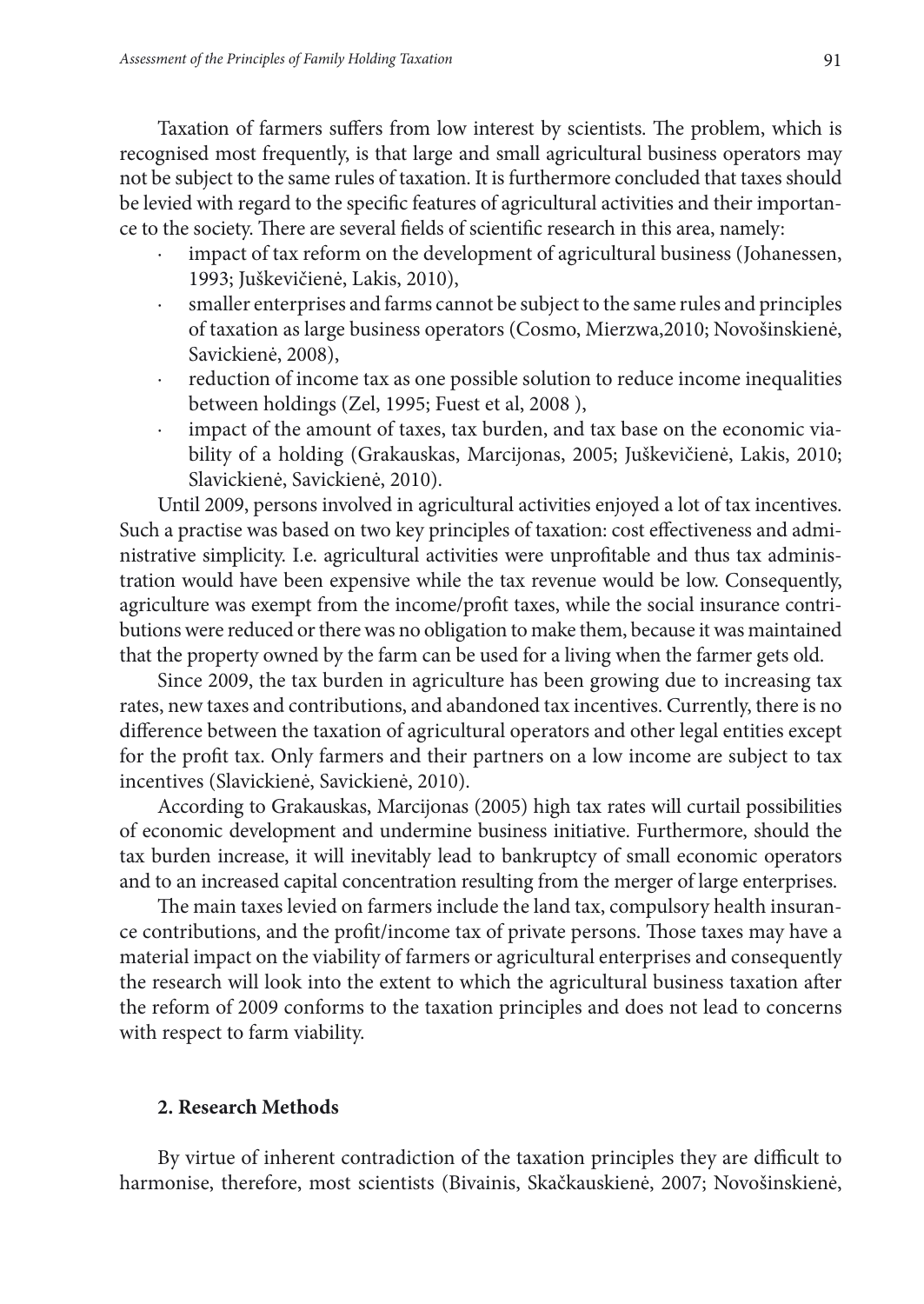Slavickienė, 2007, Šinkūnienė, 2005 et al.) point out the most important ones that are usually called classical principles: 1) equity; 2) cost effectiveness; 3) tax revenue productivity and elasticity; and 4) administrative simplicity.

The following components are used to assess the fairness of taxation: 1) fair taxation on income 2) fair distribution of the tax burden.

According to the principle of equity, taxes shall be fixed based on general objective rules broadly understood as correct. This principle includes horizontal and vertical equity. According to horizontal equity, people with the same ability to pay taxes should pay the same amount of taxes. Vertical equity means that people with a different ability to pay taxes should pay a different amount of taxes (Borschete, Froissart, 2004). The equity principle includes two requirements (Zee, 1995): 1) *benefit*—taxes should be based on the benefits received by individuals from the taxes collected by the state and on the amounts of money received by the state to keep on financing such services; 2) *ability-to-pay*—taxes should be based on the ability to carry the tax burden. The requirements above cover the vertical and horizontal equity.

In practical terms, the issue of the equity principle in taxation was addressed by Zee (1995), Creedy (1999, 2001), Auerbach, Hassett (2002), Bivainis, and Skačkauskienė (2009). They suggest to measure equity from the social welfare prospective and in terms of tax burden indicators using the Gini Coefficient, Reynolds-Smolensky index and Atkinson index. Since the available data on agriculture are not sufficient, the authors of the article will measure equity using the methods of tax burden distribution suggested by Bivainis, Skačkauskienė (2009) after adapting them for agriculture, i.e. through the assessment of the following indicators:

- direct tax burden on family holdings, which is a ratio of the amount of direct taxes and social insurance contributions to the revenue of a holding. This indicator reflects the income per centage allocated for taxes (it reflects the total equity of the taxation system);
- effective tax rate on labour which is a ratio of direct and indirect taxes to the sum of social insurance contributions on income from employment payable by the employee and the employer and the total pay (it reveals the tax burden on labour income);
- effective tax rate on capital which is a ratio of all capital-related taxes (personal income tax of farmers, property and land taxes) to the sum of capital and business income (it shows the tax burden on capital income). The above criteria will be used to measure the equity of taxation in the field of agriculture in Lithuania.

The principle of taxation cost efficiency. The key requirement of this principle is to prevent taxes from interfering with economic objectives (economic stability, growth, and full employment) but, on the contrary, help to achieve them. Furthermore, the principle of cost efficiency requires not to distort the allocation of resources and not to compromise the employment capacities of individual persons. According to Borchette, Froissart (2004), tax efficiency, in principle, is the capacity of a tax base to achieve its goals. The measurement of this principle is based on the indicators specified in Table 1.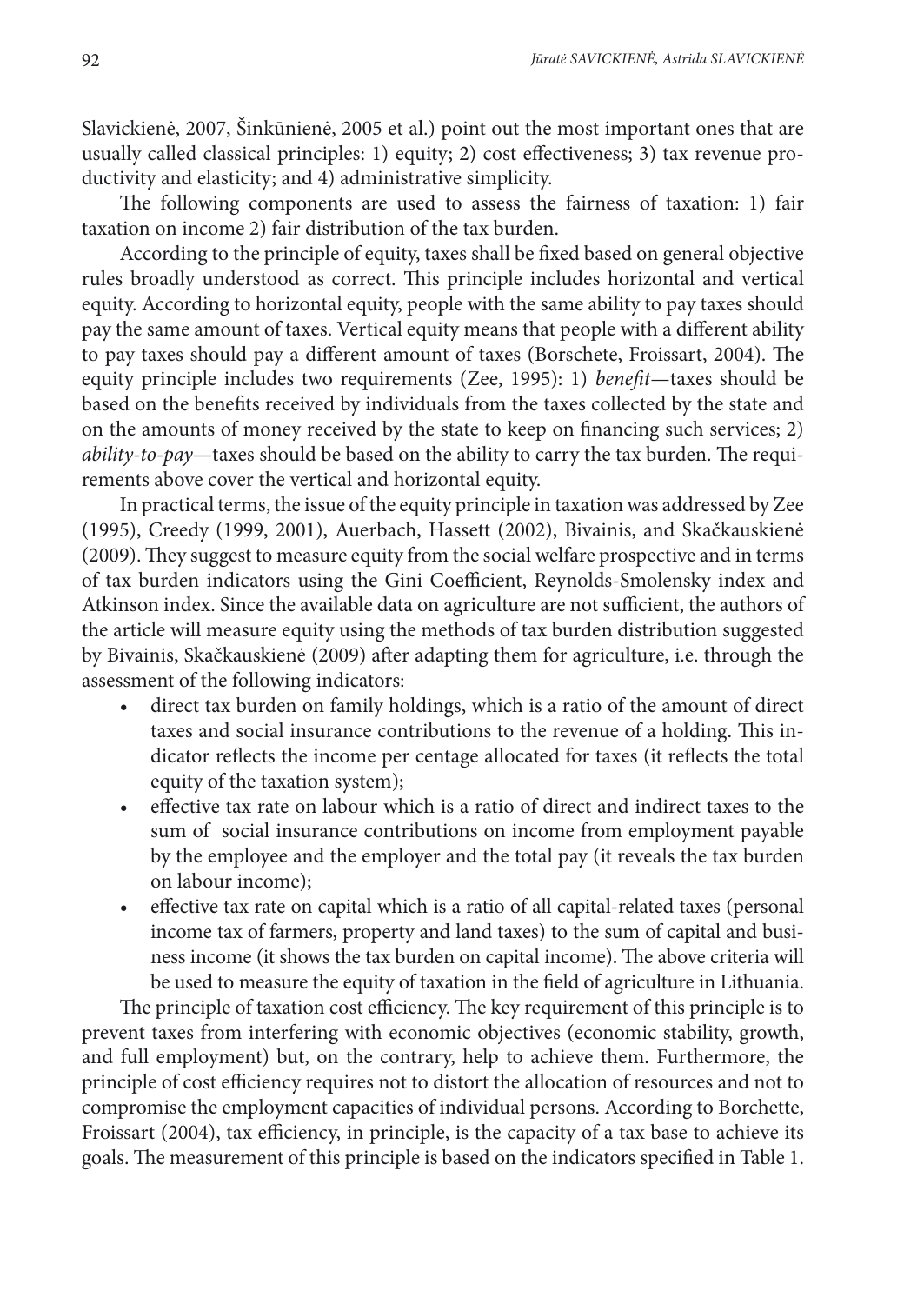| Measurement<br>of the efficiency<br>aspect | <b>Indicators</b>       | Description of the indicator                          |
|--------------------------------------------|-------------------------|-------------------------------------------------------|
| Efficiency of                              | Impact on the decisi-   | Analyses whether any special conditions for agricul-  |
| the work and                               | ons of the subjects     | ture exist in the tax regime and looks into the im-   |
| resource distri-                           |                         | plementation and consequences of such conditions.     |
| bution                                     | Complexity of iden-     | Judges whether most tax-payers in agriculture dis-    |
|                                            | tifying a tax liability | charge their tax liabilities and whether those are    |
|                                            |                         | clearly defined.                                      |
|                                            | Efficiency of tax base  | The tax base is regularly revised in a statutory man- |
|                                            | determination           | ner.                                                  |

**Table 1.** Tax efficiency measurement indicator group (Bivainis, Skačkauskienė, 2009)

**The principle of tax revenue efficiency and elasticity**. Tax revenue efficiency means that the tax revenue should be sufficient to cover the expenditures of the state. Therefore, from the state's perspective, a preferred tax regime should fully secure the performance of its functions.

The authors of the article note that proposals on tax elasticity measurement are scarce. Usually the suggested assessment of elasticity is a classical one based on the ratio between the change in the tax revenue and the tax base, provided that the tax regime remains unvaried. However, the key weakness of this indicator lies in the fact that the changes of the tax system are not taken into account. Since the system of taxation of agricultural in Lithuania has recently seen frequent changes, the tax elasticity will be measured in an indirect manner, i.e. with the help of a questionnaire survey that reveals the approach of agricultural operators towards the tax scope and related changes.

**Administrative simplicity in taxation**. Taxes must be kept simple, easy to understand and they shall cause no discomfort to those who are subject to them. Furthermore, tax collection costs must be as low as possible and account for the smallest possible per centage of the tax. Administrative simplicity reduces tax evasion and decreases the costs incurred by the tax-payer and the tax administrator. The following assessment criteria will be used to measure this principle:

- tax administrator's assistance to the tax-payers;
- labour costs attributed to tax calculations.

The research included 250 holdings of at least 14 ESU each that are registered as VAT payers and are engaged in different agricultural activities. The results of the questionnaire survey and statistical date from the holdings were used to identify the key problems related to the taxation principles and to make recommendations.

A multi-criteria method of evaluation was used for an integrated assessment of the family holding taxation system from the taxation principle perspective. The evaluation was conducted by 5 experts specialising in taxation system. The assessment was based on the taxation principles described above and indicators pertaining to those principles.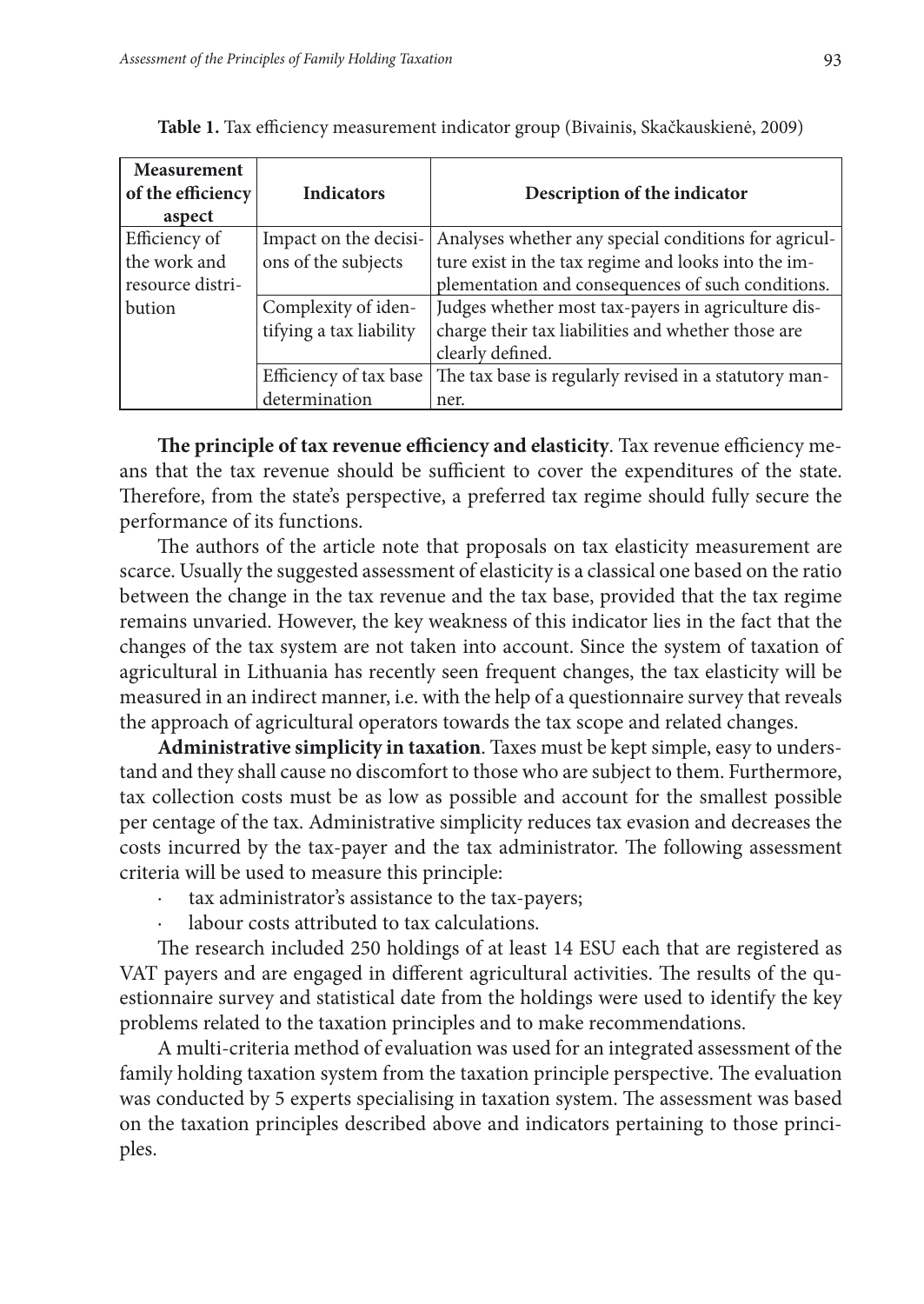#### **3. Results of the Empiric Research**

In terms of the principle of equity with respect of the respondents, the research investigated whether the taxation system has become fairer after the reform. The data in Table 2 lead to a conclusions that the tax burden is, to a large extent, affected by the social and health insurance contributions, whereas the tax burden born by the farmers remains relatively low compared to the average tax burden in Lithuania, despite the fact that after the reform it has increased two-fold. (Fig. 1). The tax burden in agricultural holdings is still low due the applied taxation base, i.e. ESU. The tax rates depend on the farm size in ESU.

It should be noted that subject to a different tax base—the taxable income—the tax burden becomes close to the average in Lithuania. Therefore, the selected tax base and a high state social insurance rate play a vital role; however to use the benefits provided by the mandatory health insurance one has to pay for them. (Slavickienė, Savickienė, 2012).

| <b>Indicators</b>             | 2006 | 2007 | 2008 | 2009 | 2010 | 2011  |
|-------------------------------|------|------|------|------|------|-------|
| Effective tax rate on capital | 0.44 | 0.45 | 0.44 | 0.82 | 0.85 | 0.88  |
| Effective tax rate on labour  | 33.6 | 33.1 | 33.0 | 33.0 | 32.9 | 33.00 |
| Direct tax burden. %          | .38  | 1.40 | 1.50 | 3.5  | 4.0  | 4.49  |

**Table 2.** Assessment of taxation equity in family holdings, 2006–2011

This reasoning is backed up with the farmers' approach to the tax reform. They consider that the tax burden is not heavy, however, the complicated calculation of taxes, and the personal income tax in particular, create tax paying related difficulties. This problem was mentioned by all the respondents. Another problem identified by the respondents is that the work of farmers and their partners is not measured for tax purposes, i.e. it is not provided for measuring their work in money terms and attributing such expenditure to permitted deductions. That distorts the true and fair view of the financial and tax situation.



**Fig. 1.** Direct tax burden in family holdings in 2008–2011, %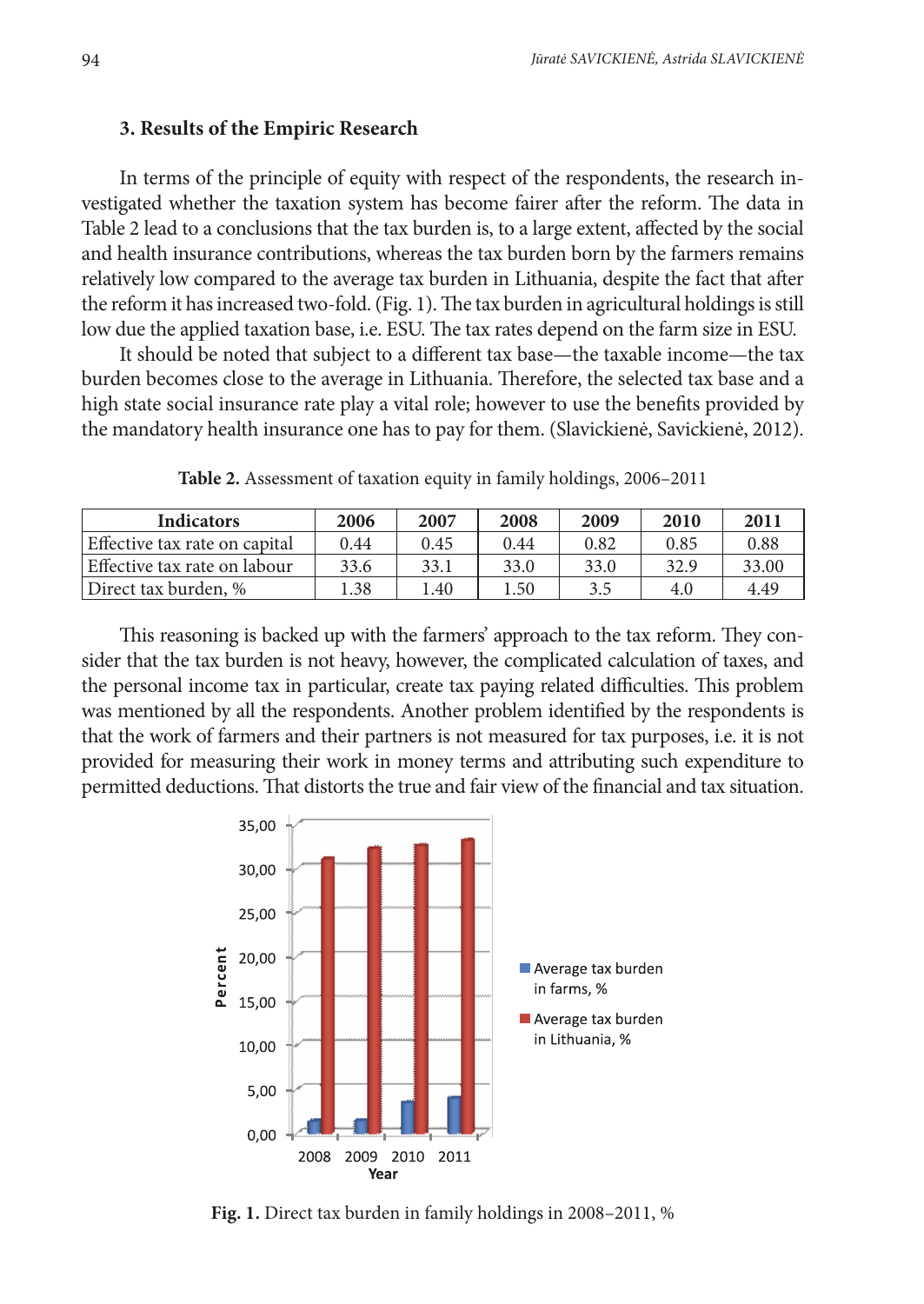To measure the vertical equity of taxation, the tax burden in farms is compared to the average tax burden in Lithuania. Fig. 1 shows that after the reform this principle has been applied more extensively, however the gap is still quite significant. This stems from the fact that agriculture is a strategic field of business; moreover family holdings in Lithuania are mostly viable only owing to the aid they receive. During the analysed period, the producer subsidy to gross profit ratio on average ranged from 65 to 100 per cent (Savickienė, Slavickienė, 2012). Therefore it should be noted that marginal viability exceeded the threshold five times, since the recommended ratio is 20 per cent (Scott, 2001).

Farmers are granted direct and compensatory payments. The payments are intended to support the income level of agricultural business operators or to compensate for loss of earnings. Such payments are attributed to revenue that is exempt from taxation. This tax incentive has a material impact on the results of farmer operations. It is important that the payments have a long-term lasting impact on the economic development of a farm as opposed to a short-term effect.

Meanwhile, the process of involving family holdings into the category of income tax payers is not completed. At the start of the reform, agricultural business operators were given a transitional period for income taxation: 5 per cent in 2009, 10 per cent in 2010, and 15 per cent in the subsequent periods. However an amendment to the law left the rates of the personal income tax and the profit at 5 per cent. In 2011, the mandatory health insurance contributions increased and consequently the structure of taxes payable by the farmers changed.

Optimal capital taxation is an important task in many countries since that is the key aspect in the international tax competition. Low capital duty rates (in comparison to other countries) are aimed at attracting investment. According to Johannesen (2010), low rates of such taxes attract investment to a country, which is considered to be a "tax heaven." In the opinion of Krautheim et al. (2011) and Hristu-Varsakelis et al. (2011), under the circumstances of globalisation, tax heaven countries become a major factor due to increased possibilities to shift profits to countries with more attractive taxation regimes, which, in its turn, can lead to a distorted distribution of resources. The results of research conducted by Johannesen (2010) showed that the tax heaven countries tend to reduce tax revenues in the countries where the taxes are low rather than in those where the taxes a high. Therefore countries with low tax rates are encouraged to increase them. Johannesen calls this process a "leakage" effect.

Consequently, the analysis reveals that the tax burden distribution among labour, capital, and consumption is not even. The indicators of taxation equity lead to a conclusion that in Lithuania taxation equity is not implemented. The effective tax rates demonstrate that the tax burden is distributed among labour, capital, and consumption not fairly enough, with the highest tax burdens falling on labour.

To assess the taxation effectiveness, the respondents were asked to identify the tax policy measures that make an impact on the decisions of economic entities. The results are given in Table 3.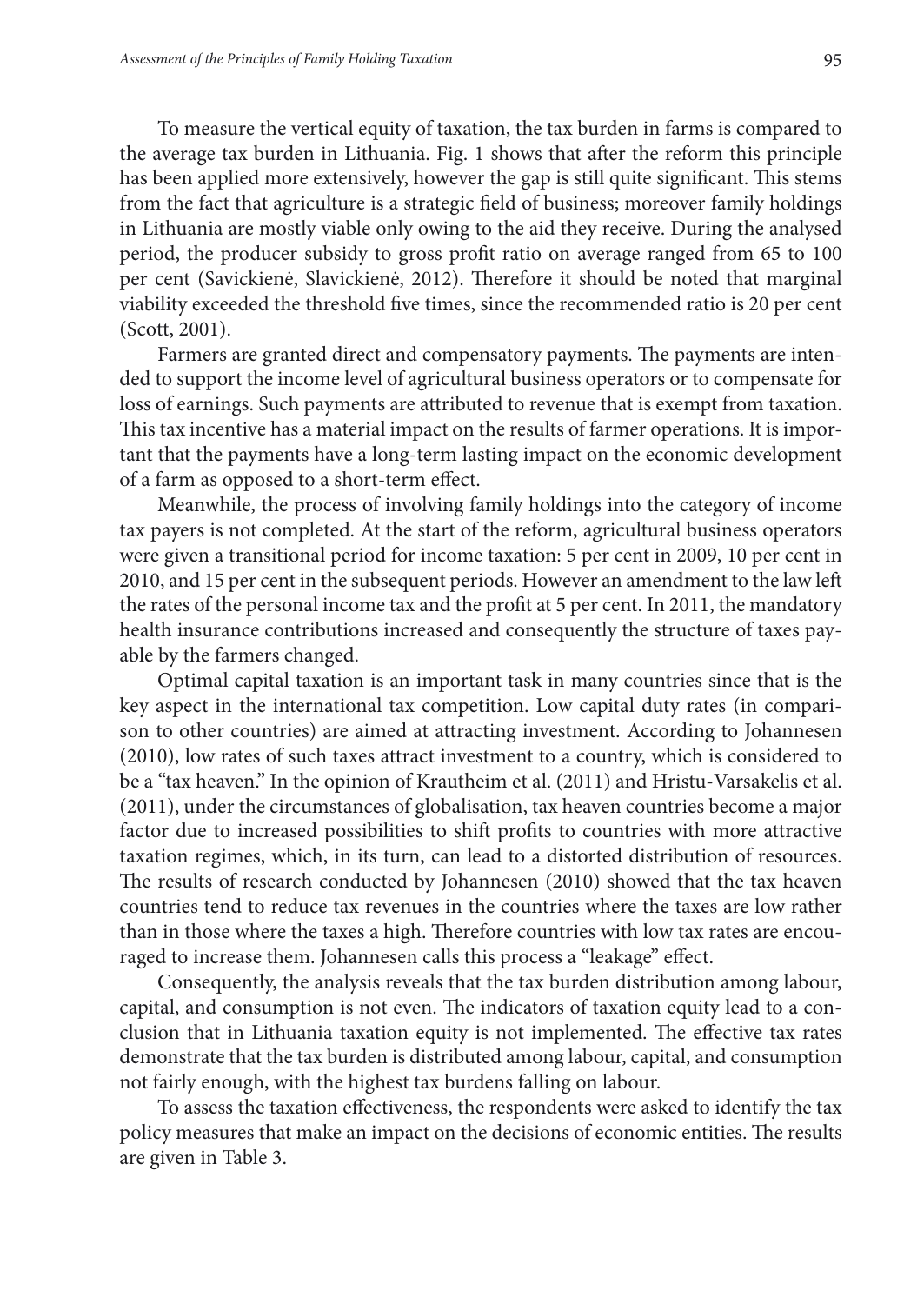| Assessment criteria     | Assessment by the respondents                                            |  |  |  |  |
|-------------------------|--------------------------------------------------------------------------|--|--|--|--|
| Impact of taxes on the  | Frequent changes in legislation (revised personal income tax base,       |  |  |  |  |
| management decisions    | $2008 - 2010$ ;                                                          |  |  |  |  |
| in family holdings      | High mandatory health insurance contributions;                           |  |  |  |  |
|                         | Taxation of income regardless of the land productivity                   |  |  |  |  |
| Complexity of deter-    | It is difficult to calculate the personal income tax due to the non-     |  |  |  |  |
| mining tax liabilities  | existence of legislation interpretation (quite often the specific featu- |  |  |  |  |
|                         | res of agricultural business do not allow to provide for expenditure     |  |  |  |  |
|                         | to be attributed to permitted deductions).                               |  |  |  |  |
| Efficiency of determin- | Neither ESU (economic size of the farm) nor VAT payer's criterion        |  |  |  |  |
| ing the tax base        | are a relevant base for taxation on the family holding income;           |  |  |  |  |
|                         | The land tax base fails to correlate with the performance results.       |  |  |  |  |

**Table 3.** Evaluation of the effectiveness of taxation in Lithuanian agricultural business

The problems of the cost-efficiency principle application in taxation in agriculture are closely related to the tax policy problems associated with the implementation of the principle of administrative simplicity. The respondents claimed that the following reasons make it difficult to discharge obligations related to taxation, namely:

- the method of the produce fair value is not recognised for the purpose of taxation;
- · the recognition of agriculture-specific permitted deductions for the purpose of personal income tax calculation is very complicated, which makes this process rather confusing and leads to a high risk of mistakes;
- legislation governing the taxation of agricultural entities does not take into account the specific features of agriculture;
- there are frequent changes in legislation.

The evaluation of the principle of administrative simplicity was based on a quantitative comparison of the situation in the family holdings and in the whole Lithuania (Table 4). The Table shows that although farmers pay fewer taxes, they spend more time for this than the average in Lithuania.

| Entity                                      | Number of tax<br>and contribution<br>payments per year | Time consumed to<br>calculate and pay<br>taxes (hours per year) | <b>Total</b><br>taxes |
|---------------------------------------------|--------------------------------------------------------|-----------------------------------------------------------------|-----------------------|
| Family holdings with employed<br>workers    | 32                                                     | 214                                                             |                       |
| Family holdings without employed<br>workers |                                                        | 198                                                             |                       |
| Average in Lithuania                        | 37                                                     | 166                                                             | 24                    |

**Table 4.** Quantitative indicators of tax administration

To make a general assessment of the agricultural business taxation system based on the aforementioned taxation principles, the article provides and integrated indicator of family holding taxation system in 2011.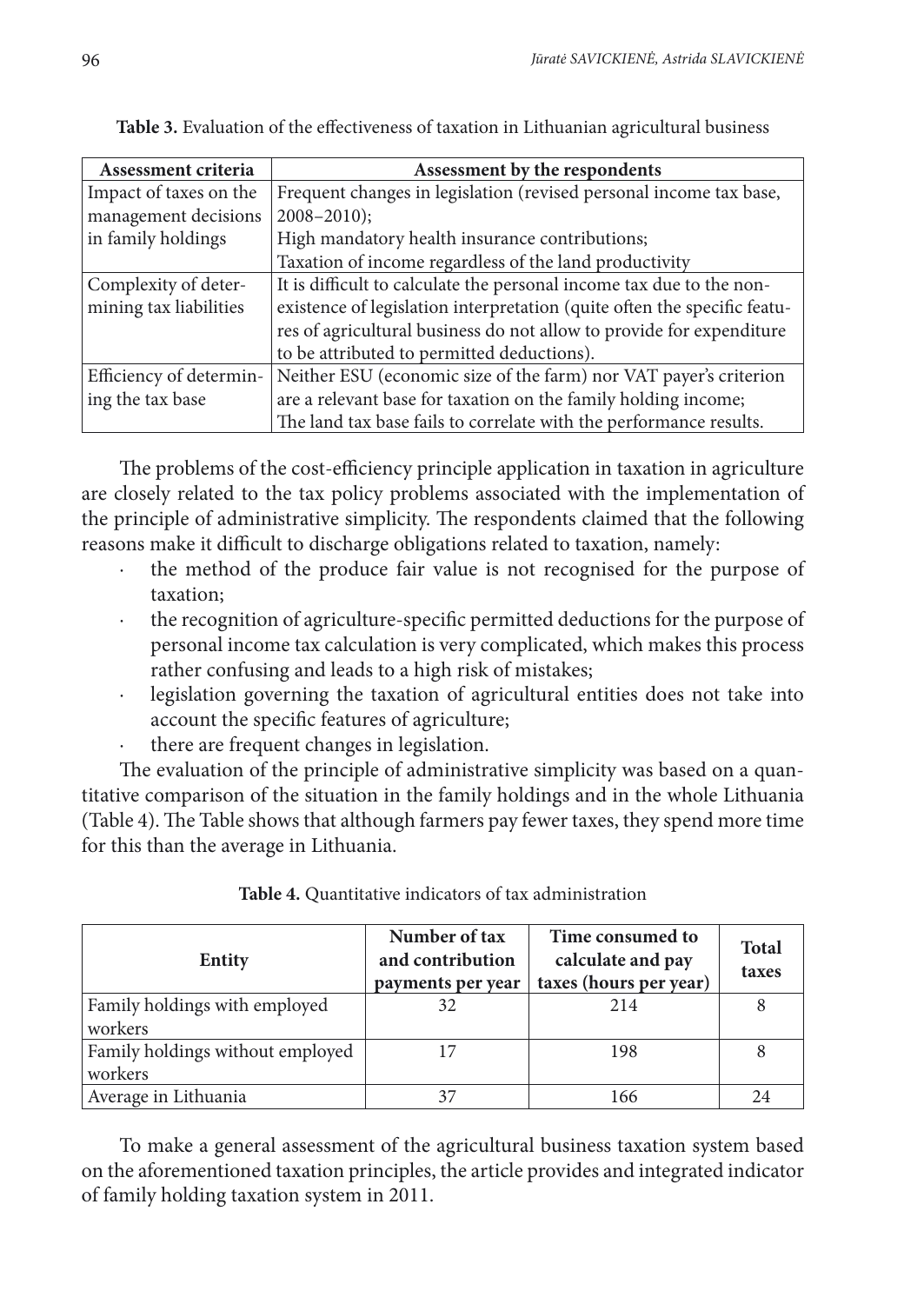| Evalua-<br>tion<br>criterion | <b>Indicator</b> | Norma-<br>lized<br>values<br>(a) | Signifi-<br>cance of<br>indica-<br>tors<br>(b) | $a \times b$ | Partial<br>integrated<br>indicator<br>(c) | Signifi-<br>cance of<br>aspects<br>(d) | c x d | Multi-<br>plex<br>integra-<br>ted<br>indicator |
|------------------------------|------------------|----------------------------------|------------------------------------------------|--------------|-------------------------------------------|----------------------------------------|-------|------------------------------------------------|
| Efficiency                   | Tax impact on    | 0.174                            | 0.4                                            | 0.070        | 0.224                                     | 0.4                                    | 0.090 | 0.526                                          |
| of work                      | the decisions of |                                  |                                                |              |                                           |                                        |       |                                                |
| and re-                      | the entities     |                                  |                                                |              |                                           |                                        |       |                                                |
| source                       | Complexity of    | 0.248                            | 0.2                                            | 0.050        |                                           |                                        |       |                                                |
| distribu-                    | choosing the     |                                  |                                                |              |                                           |                                        |       |                                                |
| tion                         | tax base         |                                  |                                                |              |                                           |                                        |       |                                                |
|                              | Efficiency of    | 0.260                            | 0.4                                            | 0.104        |                                           |                                        |       |                                                |
|                              | choosing the     |                                  |                                                |              |                                           |                                        |       |                                                |
|                              | tax base         |                                  |                                                |              |                                           |                                        |       |                                                |
| Equity                       | Effective tax    | 0.931                            | 0.3                                            | 0.279        | 0.942                                     | 0.3                                    | 0.283 |                                                |
|                              | rate on capital  |                                  |                                                |              |                                           |                                        |       |                                                |
|                              | Effective tax    | 0.925                            | 0.4                                            | 0.370        |                                           |                                        |       |                                                |
|                              | rate on labour   |                                  |                                                |              |                                           |                                        |       |                                                |
|                              | Direct tax bur-  | 1.000                            | 0.3                                            | 0.300        |                                           |                                        |       |                                                |
|                              | den, %           |                                  |                                                |              |                                           |                                        |       |                                                |
| Admi-                        | Number of tax    | 0.124                            | 0.3                                            | 0.037        | 0.382                                     | 0.4                                    | 0.153 |                                                |
| nistrative                   | and contribu-    |                                  |                                                |              |                                           |                                        |       |                                                |
| simplicity                   | tion payments    |                                  |                                                |              |                                           |                                        |       |                                                |
|                              | per year         |                                  |                                                |              |                                           |                                        |       |                                                |
|                              | Time consumed    | 0.542                            | 0.4                                            | 0.217        |                                           |                                        |       |                                                |
|                              | to calculate and |                                  |                                                |              |                                           |                                        |       |                                                |
|                              | pay taxes (hours |                                  |                                                |              |                                           |                                        |       |                                                |
|                              | per year)        |                                  |                                                |              |                                           |                                        |       |                                                |
|                              | Total taxes      | 0.321                            | 0.4                                            | 0.128        |                                           |                                        |       |                                                |

**Table 5.** Multi-criteria evaluation of the family holding taxation system in 2011 (compiled by the authors)

A comparison with a single integrated indicator of Lithuanian tax system evaluation shows that the values of the indicators are similar. It is therefore concluded that the farmer taxation system is specifically integrated into the overall national tax system.

### **Conclusions**

- 1. The application of taxation principles in agriculture following the tax reform is limited on account of the specific character of agriculture. Nevertheless, the tax system in Lithuania has become more equitable while the use of different principles in agriculture had no decisive influence.
- 2. The application of taxation principles towards improved farm viability continues to be problematic due to the high tax calculation costs, frequent changes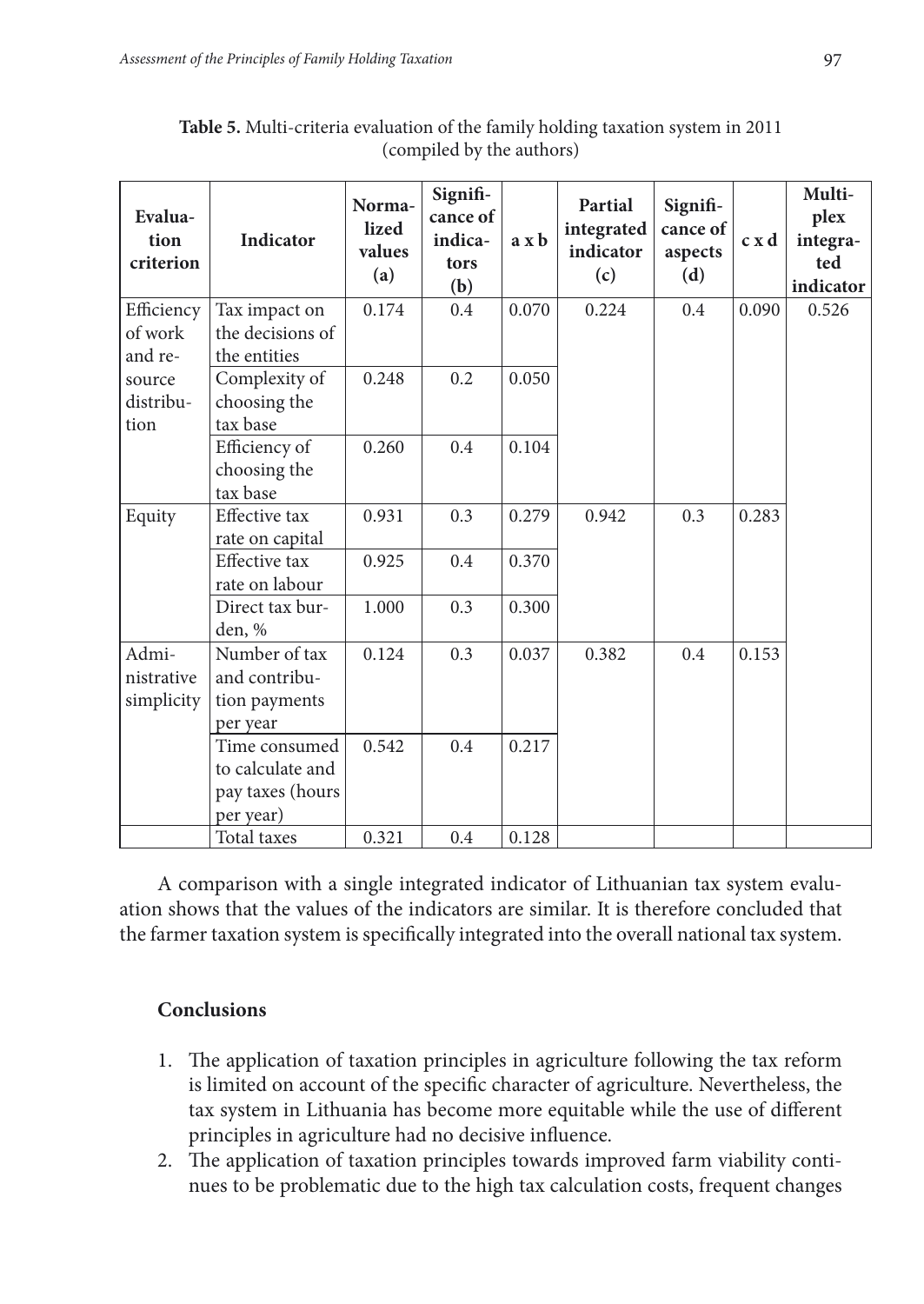in legislation that is not adapted for agriculture, a wrong personal income and land tax base, and limitations to permitted deductions, rather than the increased tax burden.

- 3. The integrated indicator of the family holding taxation system does not differ significantly from the comparable national indicator. This suggests that the tax reform in agriculture represents a step in the right direction through specific integration into the overall national tax system.
- 4. The following measures are offered for better implementation of farmer taxation principles: clearer presentation of the provisions of legislation governing farmer taxation; validation of permitted deduction inclusion into the labour costs of farmers and their partners; adjustment of the land and personal income tax base.

# **References**

- 1. Auerbach, A. J.; Hassett, K. A. 2002. "A new measure of horizontal equity." *American Economics Review*, no. 4: 1116–1125.
- 2. Bivainis, J.; Skačkauskienė, I. (2007). "Mokesčių sistemos vertinimo metodinio potencialo analizė." *Verslas: teorija ir praktika*, no. 2: 57–67.
- 3. Bivainis, J.; Skačkauskienė, I. (2009). Kompleksinio mokesčių sistemos vertinimo rodiklių sistema. *Verslas: teorija ir praktika* 10, no. 4: 298–307.
- 4. Borschete, A.; Froissart, R. (2004). "General tax principles." *European Commission working document.* Brussels.
- 5. Cosmo, V. A.; Mierzwa, R. (2010). "Strengthen Your Organization's State and Local Tax Function." *Pennsylvania CPA Journal*n 81, no. 2: 1–3.
- 6. Creedy, J. (1999). "Taxation, Redistribution and Progressivity: An Introduction." *The Australian Economic Review* 32, no. 4: 410–422.
- 7. Fuest, C.; Peichl, A.; Schaefer, T. (2008). "Does a Simpler Income Tax Yield More Equity and Efficiency?" *CESifo Economic Studies* 54, p. 1–25.
- 8. Gale, W. G. 2001. *Tax simplification: Issues and Options* [interactive]. [accessed 21 March 2012]. <http://www.brookings.edu/views/testimony/gale/20010717.pdf>.
- 9. Gylys, P. 2006. "Mokesčių našta ir tarptautinė mokesčių konkurencija." *Ekonomika*, no. 75: 7–19.
- 10. Johannesen, N. 2010. "Imperfect tax competition for profits, asymmetric equilibrium and beneficial tax havens." *Journal of International Economics* 81, no. 2: 253–264.
- 11. Juškevičienė, D; Lakis, A. (2010). "Žemės valdų grupavimo mokesčių tikslais alternatyvos. Vadybos mokslas ir studijos—kaimo verslų ir jų infrastruktūros plėtrai" (Management theory and studies for rural business and infrastructure development) Mokslo darbai, Lietuvos žemės ūkio universitetas. Akademija 22, no. 3 (2010) : 66–75.
- 12. Kasios, S. 2006. "The shadow economy and corruption in Greece." *South-Eastern Europe Journal of Economics* 1: 61-80.
- 13. Grakauskas, E., Marcijonas, A. (2005). "Mokesčiai ir žemės ūkis Europos sąjungos ir Lietuvos teisinio reglamentavimo kontekstu." *Teisė,* no. 55.
- 14. Kleiber, C.; Kotz, S. (2002). "A characterization of income distributions in terms of generalized Gini coefficients." *Social Choice and Welfare* 19: 789–794.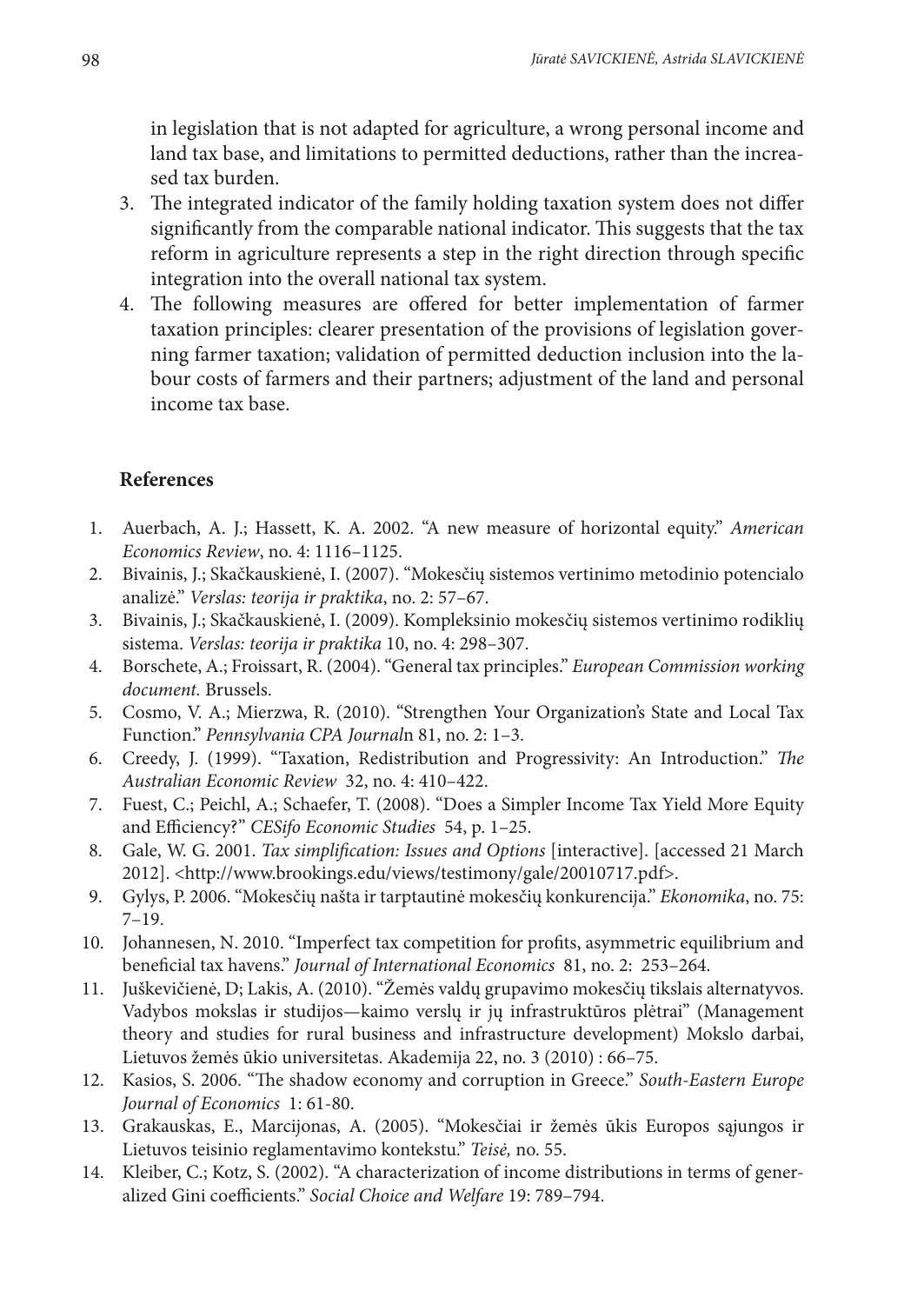- 15. Klun, M. (2003). A"dministrative costs of taxation in transition country: the case of Slovenia." *Czech Journal of Economics* 53: 75–84.
- 16. Kopczuk, W. (2005). "Tax bases, tax rates and the elasticity of reported income." *Journal of Public Economics*, no. 89: 2093–2119.
- 17. Krautheim, S.; Schmidt-Eisenlohr, T. (2011). "Heterogeneous firms, 'profit shifting' FDI and international tax competition." *Journal of Public Economics* 95, no.1-2: 122–133.
- 18. Novošinskienė, A.; Slavickienė, A. (2005). "Lietuvos mokesčių sistemos problemos." *Vagos* 67 no. 20: 44–52.
- 19. Novošinskienė, A.; Slavickienė, A. (2007). "Lietuvos mokesčių sistemos vertinimas." *Vagos* 76, no. 29: 65–71.
- 20. Novošinskienė, A; Savickienė, J. (2008). "Mokesčių naštos tyrimas Lietuvoje." *Apskaitos ir finansų mokslas ir studijos: problemos ir perspektyvos*. Tarptautinės mokslinės konferencijos straipsnių rinkinys 1, no. 6. Kaunas.
- 21. Savickienė J., Slavickienė A. (2012). "Ūkių ekonominį gyvybingumą lemiančių veiksnių vertinimas Lietuvos ūkininkų ūkių pavyzdžiu." *Žemės ūkio mokslai* 19, no. 1: 53–67.
- 22. Schaffer, M. E.; Turley, G. (2000). "Effective versus Statutory Taxation: Measuring Effective Tax Administration in Transition Economie*s*." Working paper, no. 347 [interactive]. [accessed 1 April 2012], <http://www.bus.umich.edu/KresgeLibrary/Collections/ Workingpapers/wdi/wp347.pdf>.
- 23. Skačkauskienė, I. (2009). *Mokesčių sistemos kompleksinis vertinimas*: daktaro disertacija. Vilnius.
- 24. Skačkauskienė, I. (2010). *Tax system evaluation model*. 6th International Scientific Conference May 13–14, 2010, Vilnius, Lithuania.
- 25. Slavickienė, A. Savickienė, J. (2010). "Mokesčių lengvatų taikymo žemės ūkyje vertinimas." *Apskaitos ir finansų mokslas ir studijos: problemos ir perspektyvos*. Tarptautinės mokslinės konferencijos straipsnių rinkinys 1, no.7. Kaunas.
- 26. Šinkūnienė, K. (2005). "Taxation Principles in Tax Culture: Theoretical and Practical Aspects." *Organizacijų vadyba*, no 35: 177–191.
- 27. Štreimikienė, D.; Mikalauskienė, A. (2006). "Lietuvos mokesčių sistema ES kontekste." *Organizacijų vadyba*, no 38: 169–182.
- 28. Zee, H. H. (1995). *Taxation and equity*. Tax policy handbook edited by P. Shome. Washington.
- 29. Смит, A. (1962). *Исслебоьание о приробе и причинах боамсмьа наробоь*. Москва: Изд. Соц. Экон. Лит.

#### **Ūkininkų ūkių apmokestinimo principų vertinimas**

Jūratė SAVICKIENĖ, Astrida SLAVICKIENĖ

**Santrauka.** Straipsnyje analizuojamos apmokestinimo principų taikymo žemės ūkyje galimybės, apribojimai ir problemos. Atlikus tyrimą ūkininkų ūkiuose Lietuvoje nustatyta, kad apmokestinimo principų taikymas žemės ūkyje po mokesčių reformos ribotas dėl žemės ūkio specifikos, tačiau po mokesčių reformos mokesčių sistema Lietuvoje tapo teisingesnė, kitų principų taikymas žemės ūkyje lemiamos įtakos neturėjo. Apmokestinimo principų taikymas ūkių gyvybingumui problemiškas ne dėl padidėjusios mokesčių naštos, bet dėl didelių mokesčių ap